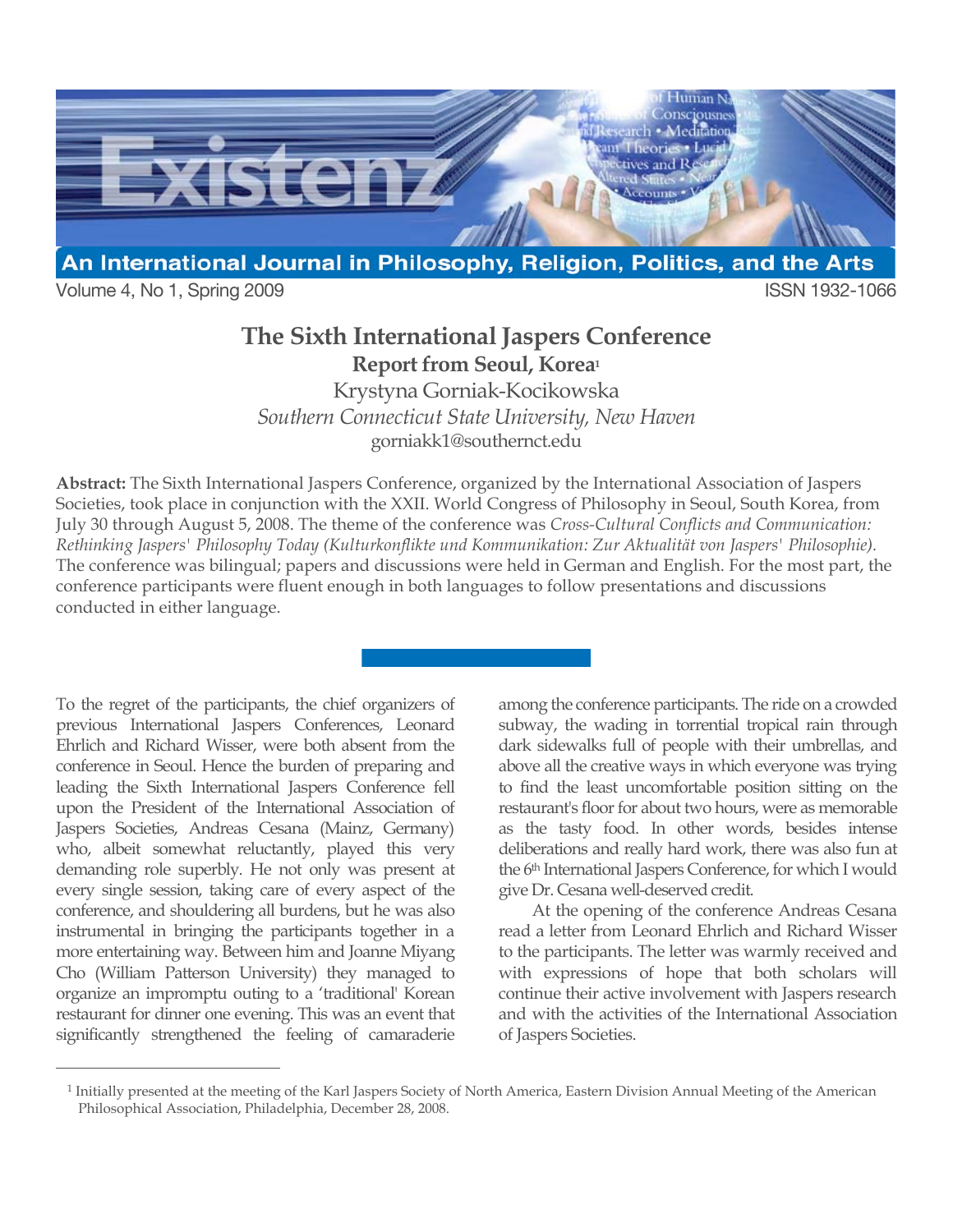In his *Opening Remarks,* Andreas Cesana, among other things, commemorated the 125<sup>th</sup> anniversary of Jaspers' birth (as I did in my paper, *Jaspers in the ICTdriven Global Society*) setting therewith the tone for the entire conference. There seemed to be general agreement that the best way to celebrate Jaspers' birthday would be through the continuation of his legacy for the benefit of future generations worldwide.

Cesana's *Opening Remarks* were followed by the Welcoming Addresses delivered by Young-Do Chung, who represented the newly established Karl Jaspers Society of Korea, and by Shinji Hayashida, Japan, who spoke on behalf of the Board of Trustees of the International Association of Jaspers Societies.

Andreas Cesana, who co-edited the proceedings of the 5<sup>th</sup> International Jaspers Conference (Istanbul, 2003), will be the chief editor of the proceedings of the 6th International Jaspers Conference. He will also participate in the Vancouver meeting of the Karl Jaspers Society of North America in April, 2009, and will share his comments on the Seoul conference. Hopefully, between the two of us, we can provide a fair account of the present state of the international Jaspers research and its general direction.

The program of the Seoul conference listed 41 papers and addresses to be delivered over 6 days in 14 sessions by scholars representing 13 countries and 4 continents. With just two or three exceptions**,** all authors listed in the program of the 6th International Jaspers Conference came to Seoul and delivered their papers at the conference. Those who were absent (for instance, Lusine Sahakayan of Armenia), were apparently unable to attend the conference for financial reasons. It is my pleasure to report that all sessions of the 6th International Jaspers Conference were well attended; the discussions were lively (despite the acute jet-lag, experienced by many of the participants); and the atmosphere very friendly. Nevertheless, the underrepresentation of American scholars was very visible and, in my perception, changed the dynamic of the conference.

True to the theme of the conference, the majority of papers focused on issues of communication linking Jaspers' concept of communication with various aspects of cross-cultural dialogue, globalization, and modern technology. The following are just a few examples the most visible trends in current international Jaspers scholarship. To my regret, I omit commenting on many interesting and valuable papers due to the restricted format of this presentation.

The premise of Mashuq Ally's (Pretoria, South Africa) paper, *Why Jaspers Gives us Hope: Deconstructing the Myth of Cultural Impermeability,* was: "As cultural beings we are always constructing new and different ways of being and understanding the world which implies that no culture is inherently stable and homogenous." This creates a situation in which (intercultural) communication should "promote interpretation rather than transmission." Ally argues, "Jaspers' theory of communication between worldviews offers a possibility of realizing changes without loss of identity." He further explores the way Jaspers' idea of communication can be applied to both intracultural as well as cross-cultural dialogue. He perceives the concept of 'loving struggle' (*liebender Kampf*) as playing the central role in Jaspers' theory of communication. According to Ally, the 'loving struggle' can be compared to the African term *ubuntu*: "Both *liebender Kampf* and *ubuntu* refer to a mode of togetherness that opens an opportunity for selfactualization of the subjects involved." Ally expresses hope that through such loving struggle and *ubuntu* humankind could avoid the "clash of civilizations" heralded by Samuel Huntington.

In her paper *Jaspers on Bridging Intercultural Gap*, Indu Sarin (Chandigarh, India) expressed views somewhat different, almost contrary, to the position taken by Mashuq Ally. She argued that "Jaspers' existential communication based on reason, freedom, tolerance, love and faith" may be used to bridge the intercultural gap that is a growing problem in the emerging global society. This paper generated a lively discussion between her and Ally, with additional contributions from other participants. This discussion continued practically throughout the conference. Its subject was not restricted to Jaspers and his philosophy but rather it focused mostly on the nature of relations between cultures in the era of globalization.

There were several very interesting presentations on the subject of the reception of Jaspers' philosophy in Asia, especially in Japan. For instance, Jun Fukaya (Fukuoka, Japan), spoke on *The Moral Framework of the Japanese and Jaspers' Philosophy*, pointing out, among other things, that there is a similarity between some aspects of Japanese Buddhism and Jaspers' thought, e.g., Jaspers' concept of transcendence. In turn, Hirokazu Imai (Kyoto, Japan), presented a paper in which he addressed Jasper's views on political education seen from the perspective of Japanese culture. In a paper entitled *Über politische Bildung bei*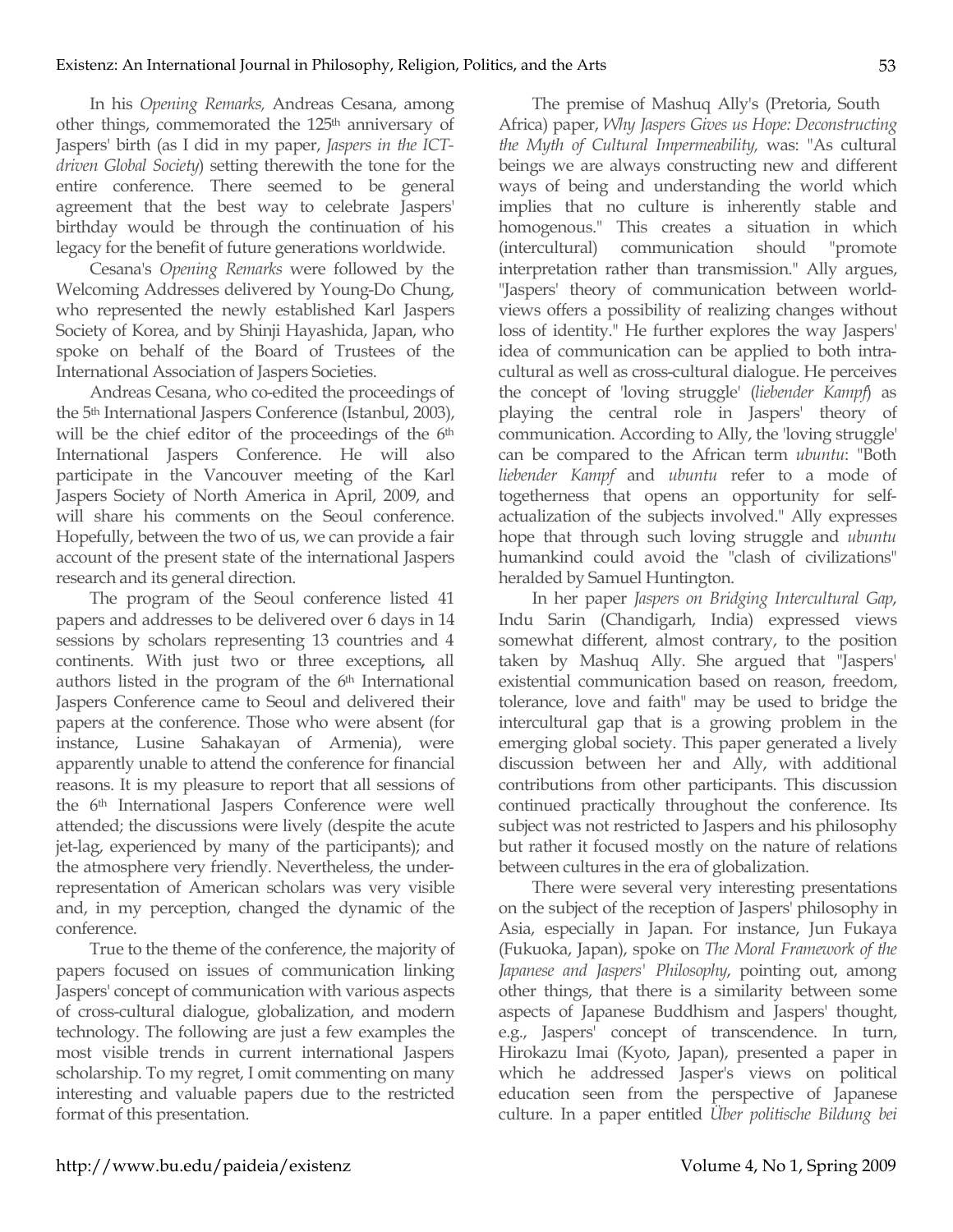*Karl Jaspers mit Blick auf die japanische Kultur,* Imai pointed out the fact that in 1910, the German model of education was officially adopted in Japan. Therefore, even today there are notable similarities between important aspects of German and Japanese educational systems. This makes Jaspers' views on education, including political education, particularly relevant and interesting in Japan, even though Jaspers focused on German educational system and its underlying philosophy.

Joanne Miyang Cho (Wayne, NJ, USA) ruffled a few feathers with her paper *From German Guilt to Universal History: The Ideas of Mutual Civilizational Grafting.* She touched some sensitive, still unresolved issues regarding the Nazi period and its aftermath. Her perspective, being mainly the perspective of a historian rather than a philosopher, and of someone whose roots are in a culture not burdened by the soul-searching of a country towards Nazism (Cho was born a Korean), was quite unusual for many conference participants. The discussion following her presentation would have lasted much longer had it not been for time constraints. Personally, I am very much looking forward to Joanne Cho's future work on this subject.

Hermann-Josef Seideneck (Ferna, Germany) focused on the concept of *Scheitern* in Jaspers philosophy and explored its meaning and significance in the context of the 'global village' in a paper entitled, *Der 'Zusammenprall von Kulturkreisen' im 'Weltdorf' unter dem Blickwinkel des erhebenden Scheiterns bei Karl Jaspers.* Seideneck argued that Jaspers was using the term *scheitern* (English 'shatter' or 'break') in a very specific way, close to the original meaning of the word, which, according to Seideneck, is related to the splitting of elements of a ship during a shipwreck. Yet, contrary to this meaning, which implies destruction and disaster, the outcome of *scheitern,* according to Seideneck, is often beneficiary rather than detrimental: "Nicht Untergang oder Zugrundegehen sind mit diesem bedeutsamen Begriff gemeint, sondern Erhebung und Auferbauung." He further argued that this is how Jaspers perceived the true meaning of this term, and how he used it with regard to civilizations and cultures. Therefore, concludes Seideneck, "Der 'Zusammenprall von Kulturkreisen' im 'Weltdorf' muss notgedrungen scheitern, trägt aber zugleich den Keim auf neue Zukunftseröffnung mit reicher Möglichkeitsfülle in sich. Huntington, McLuhan und Jaspers verbindet in diesem Zusammenhang eine gleichartige Grundstimmung, die im Zerbrechen äusserer Machtgebilde den Aufbruch innerer Kräfte erwartet."

Jaspers' primary links to the tradition of Western thought were generally acknowledged as well. There were papers which focused on the relation between Jaspers' philosophy and the ideas of Plato (the paper by Yoshihiro Wada from Tokyo, Japan); Kant (the paper by Seung-Kyun Paek from Daegu, South Korea); Schelling (the paper by Boleslaw Andrzejewski from Poznan, Poland); and contemporaries like Heidegger (the paper by Eunah Lee from Stony Brook, U.S.A.) and Arendt (the papers by Lars Lambrecht from Hamburg, Germany; Akihiko Hirano from Mishima, Japan; Olay Csaba from Budapest, Hungary).

The *Concluding Remarks* on the last day of the conference were followed by a lively discussion. The discussion focused mainly on the present situation of Jaspers research worldwide, and on the plans and suggestions for the future. Many of them appear to be of a great value and worth serious consideration. Some problems were also addressed in this discussion.

Filiz Peach, London, UK, author of the recently published book *Death, 'Deathlessness' and Existenz in Karl Jaspers' Philosophy* (Edinburgh University Press, 2008) and who presented at the conference her paper entitled *Jaspers, Existential Communication and Globalisation,* raised the problem of the isolation of a majority of Jaspers scholars, who typically work in an environment indifferent to Jaspers' philosophy. Her sentiments were echoed by the impressions of others. In the following discussion, the importance of the International Association of Jaspers Societies as a forum for direct contact between Jaspers scholars was strongly emphasized, and its existence was greatly appreciated. The consensus seemed to be that the International Association of Jaspers Societies should be *the* place for an exchange of ideas regarding Jaspers scholarship; and that it should form a kind of "global Jaspers network." The participants enthusiastically supported the idea to continue the tradition of International Jaspers Conferences held in conjunction with the World Congresses of philosophy. A request was made to Andreas Cesana to create an electronic forum for Jaspers scholars from all over the world for direct contact and for exchange of information about recent activities of national Jaspers societies, including information about Jaspers-related publications; and for dialogue between individual Jaspers scholars. Unfortunately, this discussion took place at the closing of the conference when there was no more time to